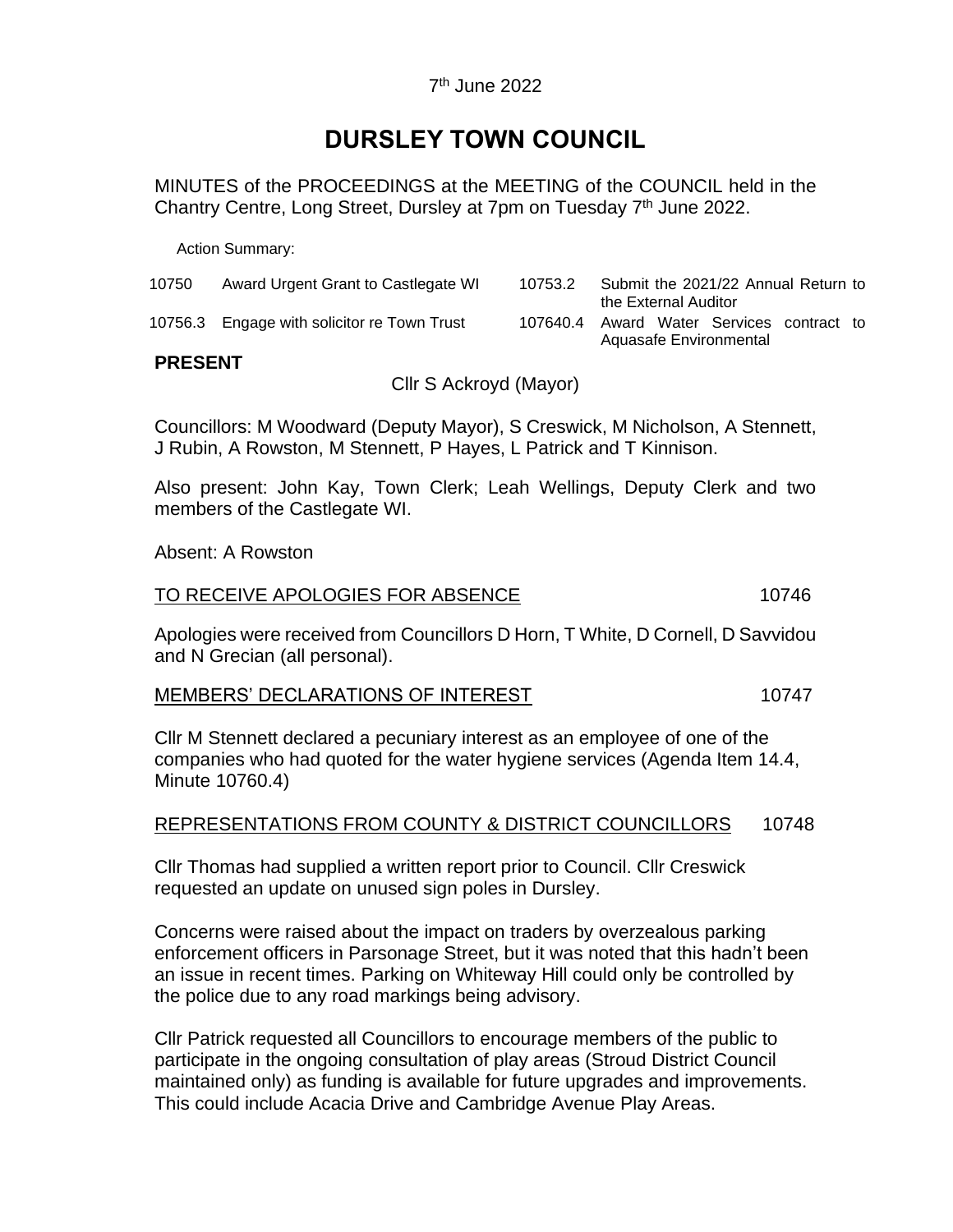#### 7 th June 2022 UPDATE FROM THE TOWN MAYOR **10749**

The Mayor commented that he had attended the opening of the Vale Hospital Garden for Dementia patients and the Queens Platinum Jubilee Picnic on the Rec.

The Mayor confirmed that Dursley Town Council had received the Gold accreditation for the Local Council Award Scheme following the submission of the updated Strategic Plan. The Council thanked the Town Clerk and staff for the efforts to retain this accreditation.

**IT WAS AGREED** to bring forward agenda item 10.4 and consider the urgent grant application from the Castlegate WI.

## POLICY AND FINANCE 10750

To consider the Urgent Grant request from Castlegate WI.

The representatives of the group provided more details on the groups financial position including the percentage of members fees that are claimed by the overseeing County and Central branches of the WI.

**IT WAS RESOLVED** to award the grant of £500 to the Castlegate WI organisation. There was one abstention.

## REPRESENTATIONS FROM THE PUBLIC **10751**

There were no representations from the members of the public in attendance.

The Mayor referred to an email from the Littlecombe Road Safety Group about road safety on the new section of Lister Road which will be open to through traffic in the near future.

It was noted that this road is not adopted and, in some sections, hasn't been constructed. Cllr Thomas agreed to raise the matter with the Development Management section of Gloucestershire County Council. Dursley Town Council have no jurisdiction over this matter but will consider the Community Speedwatch Fund opportunity at the next Policy & Finance Committee meeting.

# MINUTES 10752

The Minutes of the Annual Meeting of the Council held on Tuesday 2<sup>nd</sup> May 2022 were agreed as a true record and signed by the Mayor. There was one abstention.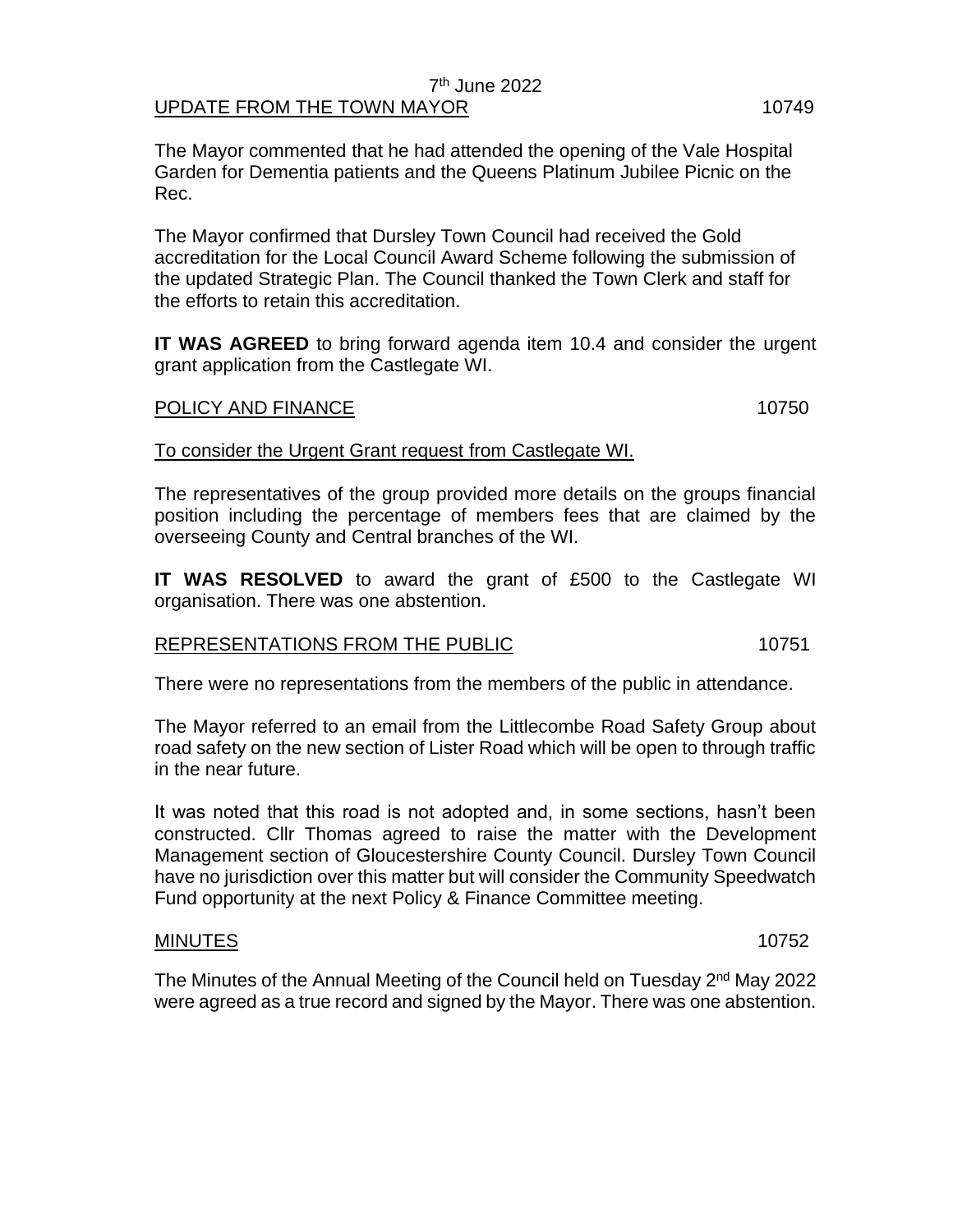# 10753.1 Council's accounts for the financial year 2022/23:

- (i) **IT WAS RESOLVED** that the schedule of payments since the last Council meeting be authorised and signed by the Mayor. The Town Clerk confirmed the grant payment of £7k to the Dursley & District Community Association had been returned by Lloyds Bank.
- (ii) **IT WAS RESOLVED** that the bank reconciliation be authorised and signed by the Mayor.
- (iii) The income received since the last Council meeting was noted. The Town Clerk confirmed that Stroud District Council had incorrectly paid the amount of CIL funding to the Town Council and £1.5k had been returned.
- (iv) The updated income/expenditure summary reports were noted.

# 10753.2 Council's accounts for the financial year 2021/22:

- (i) It was noted that the Annual Internal Auditor Report had been approved and signed by the auditor. The audit recommendations would be reviewed at the next Policy & Finance Committee meeting.
- (ii) **IT WAS RESOLVED** that the Town Clerk and Town Mayor complete and sign Section 1 of the Annual Return – Accounting Statement.
- (iii) **IT WAS RESOLVED** to approve the figures in Section 2 and for the Mayor to sign Section 2 of the Annual Return – Accounting Statement.
- (iv) It was noted that the Public Inspection Period for the accounts runs from Monday 13<sup>th</sup> June to Friday 22<sup>nd</sup> July 2022.

# TOWN IMPROVEMENTS AND AMENITIES 10754

# 10754.1 Report of the Chair of the Town Improvements and Amenities **Committee**

In the absence of the Chair there was no report.

## 10754.2 To receive an update on Tourism Projects

The Deputy Clerk provided the update:

Visit Dursley Group – First meeting held which was well attended. A list of local annual events has been drafted and available on the Council's website. The group will meet again in August.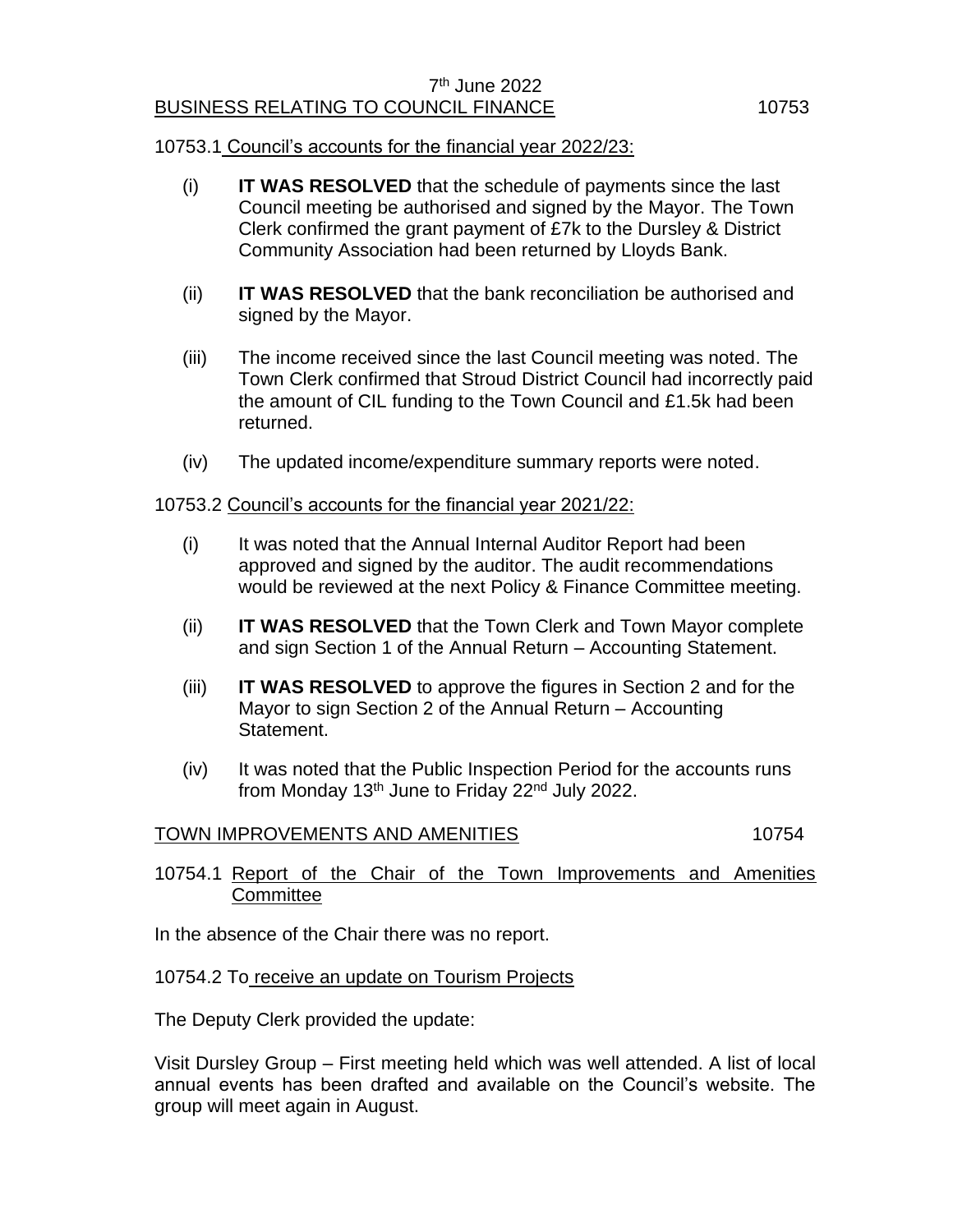# 7 th June 2022

Trail Smartphone App – The first trails will be going live by the end of June including a Heritage Trial in Dursley. There are plans for a ghost trail and inventor/innovator trail in Dursley.

Stroud Market Town Councils Tourism Brief Project – Due to a procurement issue this has had to be re-tendered.

It was noted that one improvement for tourism would be a complete list of local bed and breakfast and accommodation premises. The current list to be reviewed by the Town Council staff.

# PLANNING 10755

## 10755.1 To receive the Minutes of the Planning Committee Meeting held on the 24th May 2022

**IT WAS RESOLVED** to adopt the minutes of the meeting.

10755.2 Report of the Chair of the Planning Committee

The Chair had no matters to report.

# POLICY AND FINANCE 10756

# 10756.1 Report of the Chair of the Policy and Finance Committee

The Chair will request at the next committee meeting for the website to be updated.

10756.2 To receive any Councillor reports or attendance at meetings.

Cllr Rubin attended the first site visits for the Dursley Heritage project. The group visited Silver Street, Bull Pitch and St Marks.

The Deputy Mayor attended a tree planting ceremony at Dursley Police Station to commemorate the Queen's Platinum Jubilee.

Cllr Kinnison attended the Vale Vision meeting, the future of the What's On publication is being considered due to increase of costs.

The Council noted the recent passing of former Town Councillor Mike Doughty. Mike had been a valuable contributor to Dursley over many years, including supporting Vale Vision, the Sculpture Trail and the Town Trust.

10756.3 To consider engaging with a solicitor to advise on the transfer of the management function of the Town Trust to the Town Council.

**IT WAS AGREED** to engage with a solicitor to establish potential costs and obtain advise on the transfer.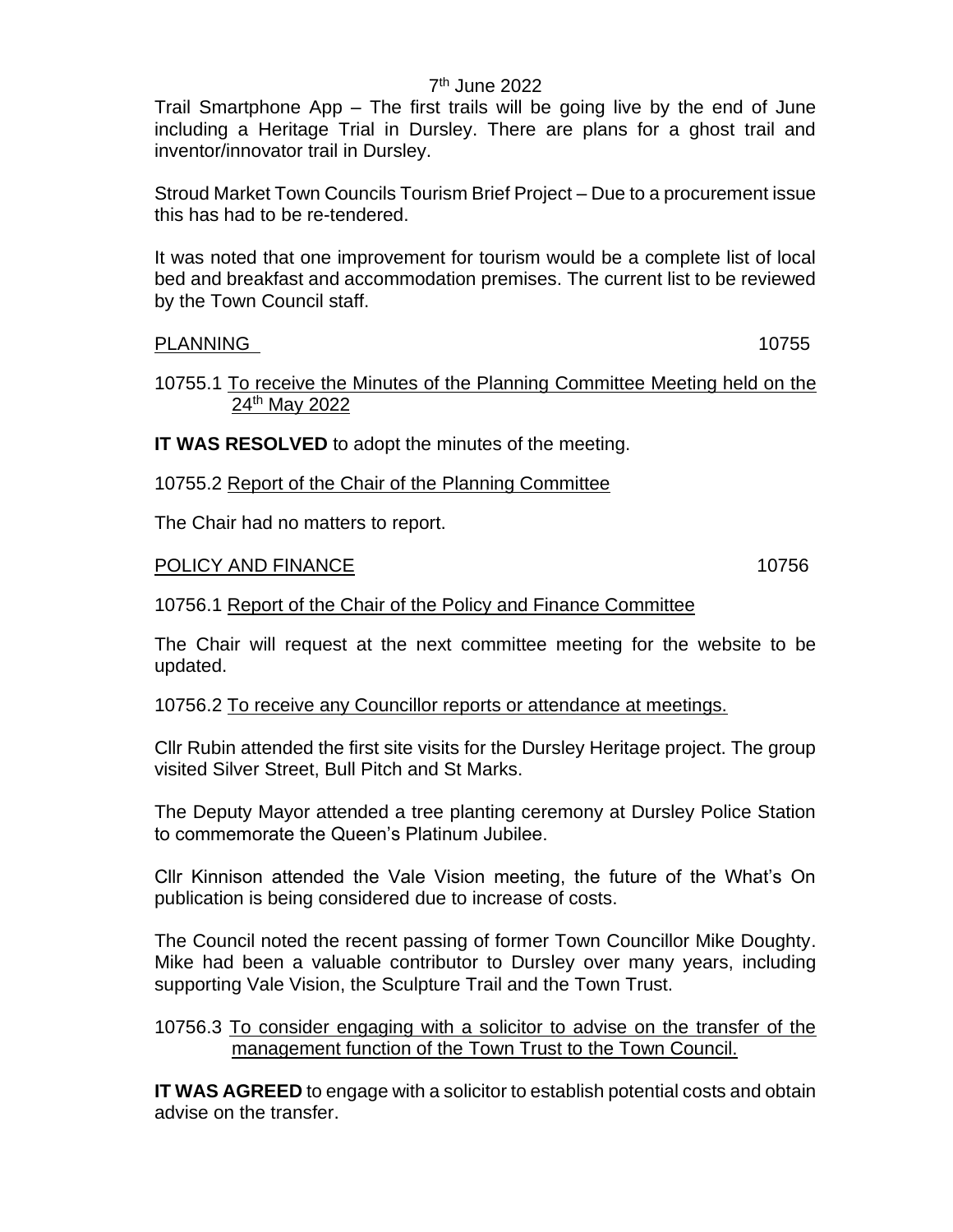# 7 th June 2022 10756.4 To appoint a trustee for Dursley Youth Centre and representative for Dursley & Cam Youth Service

**IT WAS RESOLVED** to appoint Cllr Creswick.

# BUSINESS RELATING TO STAFF **10757**

Report by the Chair of the Staff Committee

The Chair had no matters to report.

# CLERK'S REPORT 10758

The Town Clerk confirmed that a work experience student from Rednock School would be joining us next week. The Clerk thanked the staff and Festive Dursley volunteers for arranging a very successful picnic event to celebrate the Queen's Platinum Jubilee and consideration would be given to hosting similar events in the future with the potential to obtain a temporary event license to sell alcohol.

The annual health and safety visit would take place on Thursday 16<sup>th</sup> June.

It is being planned to deliver the next edition of Dursley Matters newsletter (July) to all properties in Dursley as was done annually prior to the pandemic. Councillors would be allocated one of the delivery areas.

# INSPECTIONS 10759

The scheduled Councillor inspections and checks for June & July 2022 were noted.

# GREEN SPACES 10760

10760.1 To receive the Minutes of the Green Spaces Committee Meeting held on the  $24<sup>th</sup>$  May 2022.

**IT WAS RESOLVED** to adopt the minutes of the meeting.

# 10760.2 Report of the Chair of the Green Spaces Committee

The Chair reported that antisocial behaviour and vandalism occurrences had increase at the War memorial Recreation Ground recently. The Town Clerk has contacted the police for additional support.

# BUSINESS DEALT WITH IN COMMITTEE

10760.3 To resolve to exclude the press and public from the remainder of the meeting by reason of the confidential nature of the business**.**